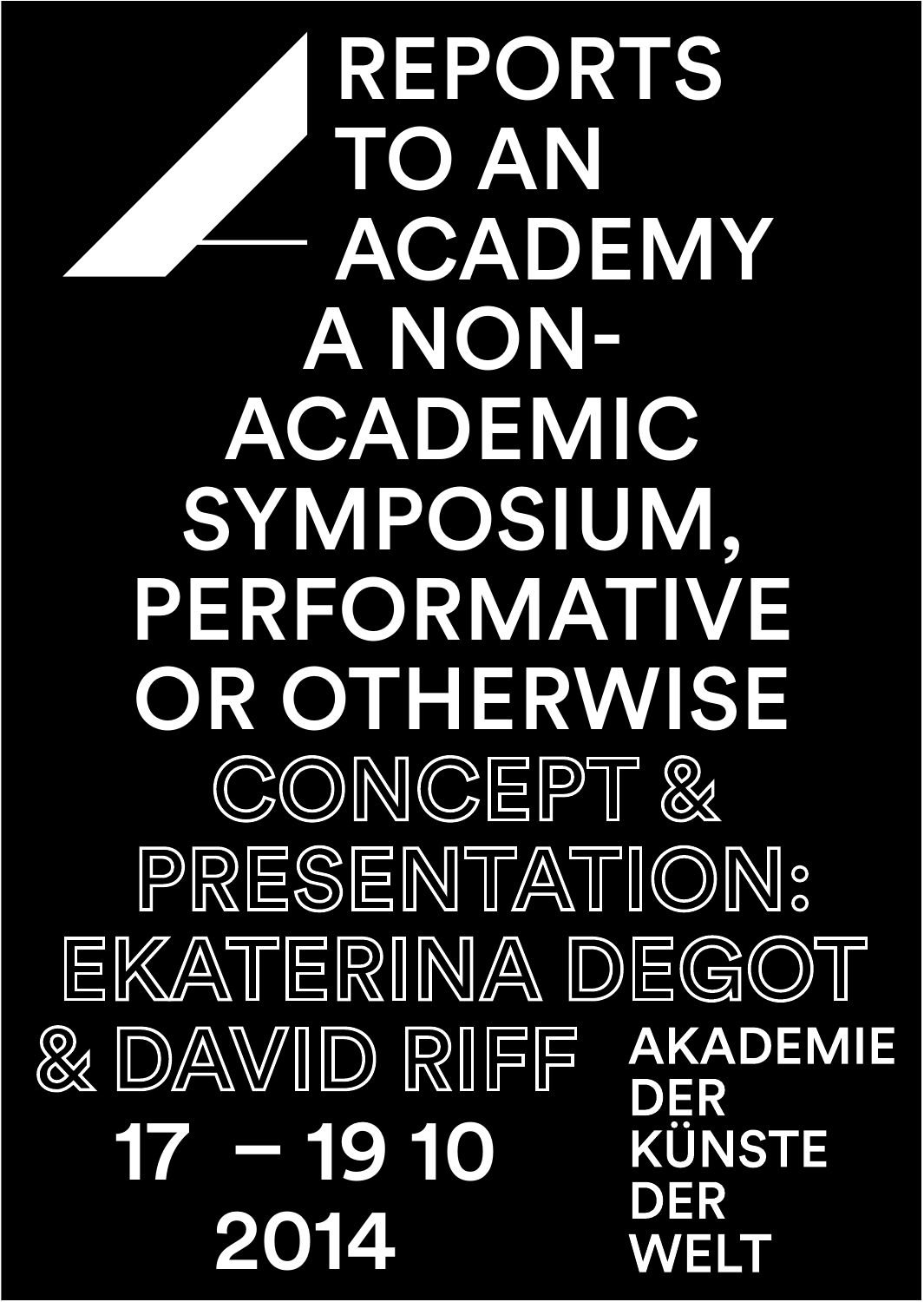69 68 "Honored Members of the Academy! You have done me the honor of inviting me to give your Academy an account of the life I formerly led as an ape. I regret that I cannot comply with your request to the extent you desire. It is now nearly five years since I was an ape…"

Franz Kafka, *A Report to an Academy*, 1917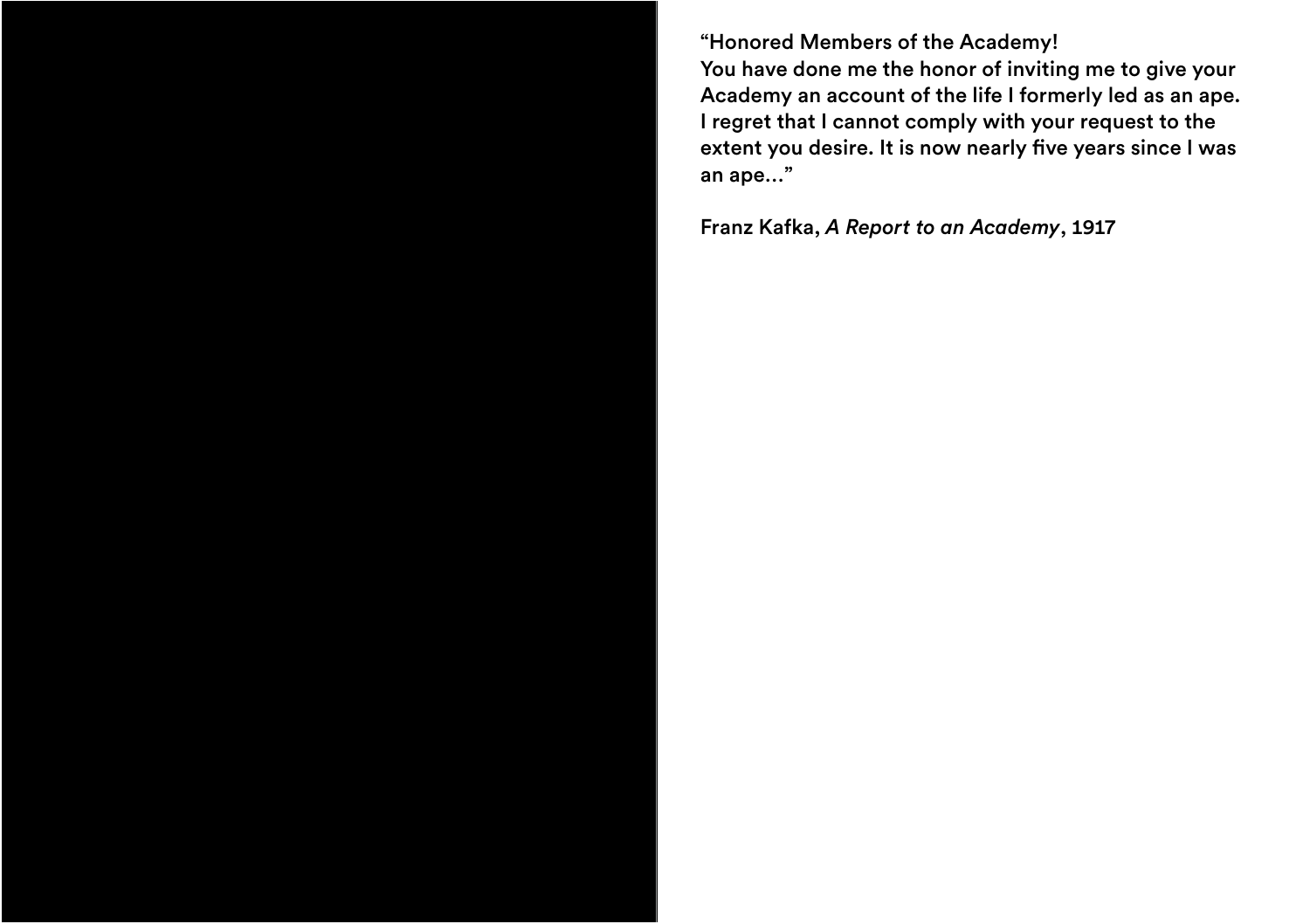#### REPORTS TO AN ACADEMY A NON-ACADEMIC SYMPOSIUM, PERFORMATIVE OR **OTHERWISE** Concept & Presentation: Ekaterina Degot & David Rif

FRI 17 – SUN 19 10 2014 Venue: Kölnischer Kunstverein, Hahnenstraße 6, 50667 Cologne and other locations

With Haig Aivazian, Yochai Avrahami, Christian von Borries, Keti Chukhrov, Gabriel Dharmoo, Anja Dorn, Fadlabi & Lars Cuzner, Hu Fang, Tom Holert, Felix Klopotek, Our Literal Speed, Uriel Orlow, Manuel Pelmuş & Alexandra Pirici, Milo Rau, Naomi Rincón Gallardo, Jalal Toufic, Stefan Weidner and others

*Reports to an Academy* is a non-academic and emphatically theatrical three-day symposium of performative talks, visionary presentations, stand-up dialogues, musical pieces, and special "conference choreographies." It challenges academic formats of representation, their showcasing of identity, and their framing of "global conditions." Its title refers to a short story by Franz Kafka (performed at the symposium by Uriel Orlow) about an ape, who delivers a report on his own humanization to an academic commission. Artists, musicians, filmmakers, writers, and dancers today find themselves often in a similar position to Kafka's ape, faced with a choice between the cage of a zoo and satisfying the expectations of an audience in a music hall. Like Kafka's character, they tend towards the performative option, and their "reports" on the complexity of human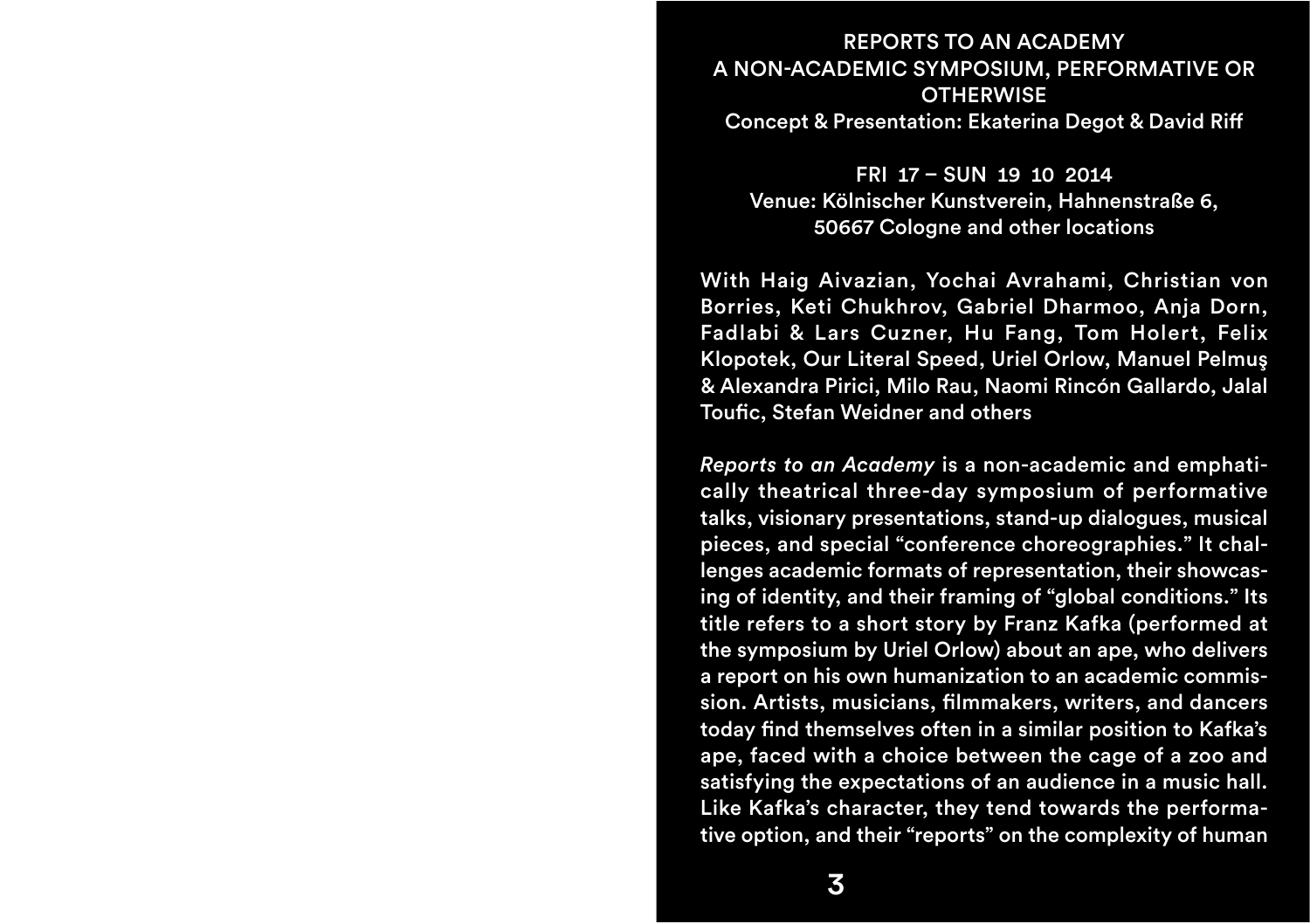circumstance in a contemporary planetary world tell a  $\quad \blacksquare$ story of their own post-identitarian condition, as well as holding promise for a very different, pluralistic, and nonoppressive Academy which creates a space of debate with the audience. Over the course of the symposium, we will explore the phenomenon of the human zoo from the nineteenth century to the present. Fictitious and documentary narratives transport us from the formerly Jewish Lviv to the formerly Palestinian East Jerusalem and back again; from the New York hotel room where Dominique Strauss-Kahn had his grotesque episode to a much smaller room in Hong Kong where Edward Snowden, or someone who looks very much like him, was hiding. We might meet "not even" refugees who try to survive in a war zone, or even find ourselves in the middle of a dictionary of lies.

(The working language of the symposium is English)

## PROGRAM FRI 17 10 2014

19:00 Kölnischer Kunstverein, Riphahn-Saal AN INTRODUCTION BY EKATERINA DEGOT AND DAVID RIFF

- 19:15 Kölnischer Kunstverein, Riphahn-Saal DECOY: A REPORT TO AN ACADEMY by Uriel Orlow
- 19:45 Kölnischer Kunstverein, Riphahn-Saal ANTHROPOLOGIES IMAGINAIRES by Gabriel Dharmoo
- 20:30 Kölnischer Kunstverein, Riphahn-Saal STEP HIGH, STOOP LOW, AND LEAVE YOUR DIGNITY OUTSIDE by Fadlabi and Lars Cuzner
- 23:00 Im Mediapark/Herkulesberg THE MOUNT OF HERCULES A site-specific lecture performance by Yochai Avrahami (by registration only)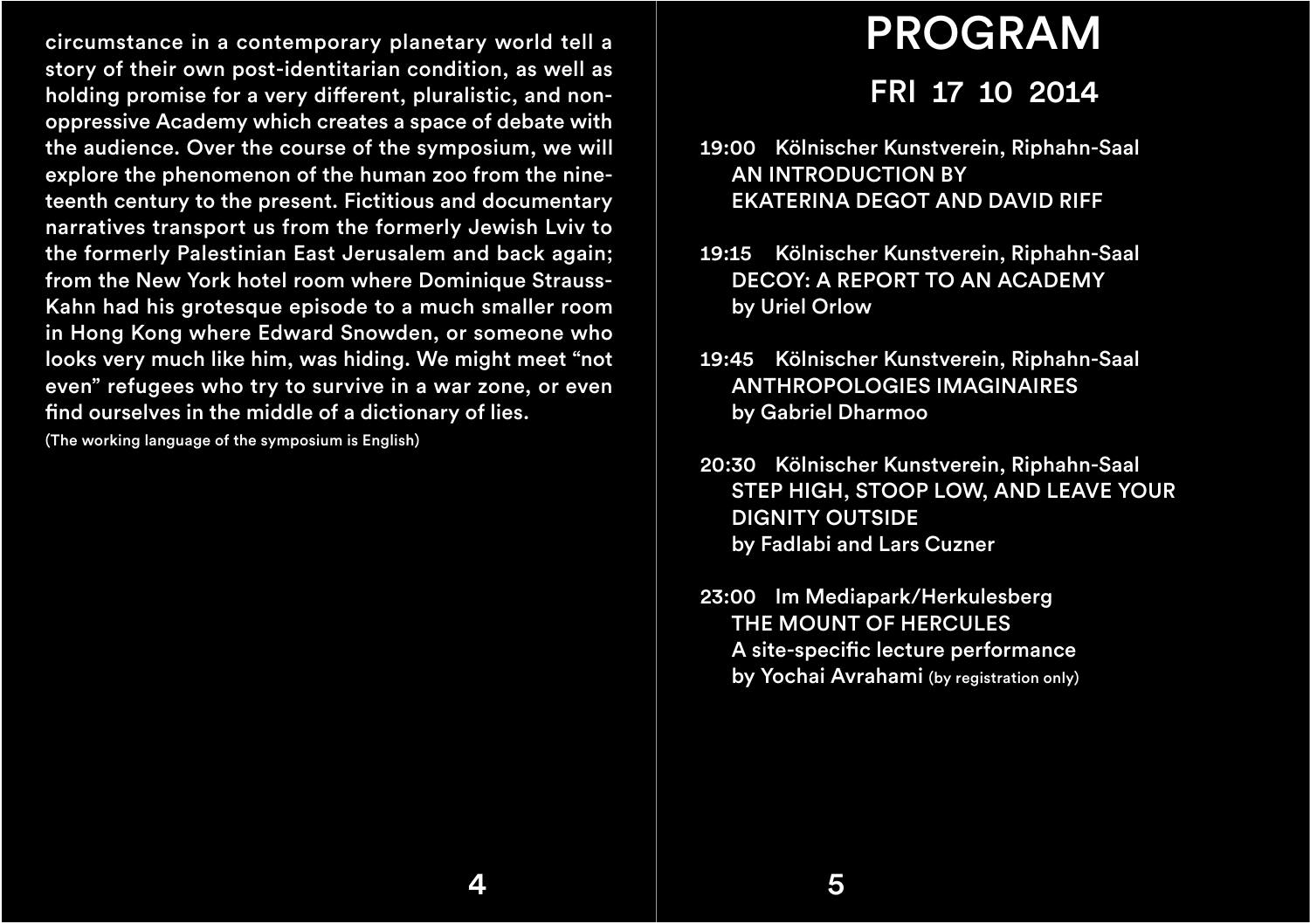### SAT 18 10 2014

- 11:00 Kölnischer Kunstverein, Riphahn-Saal FANTASTIC STORIES OF THE LIBERATION OF GALICIA. ROMAN ROSDOLSKY: LAST MAN STANDING by Felix Klopotek
- 12:00 Kölnischer Kunstverein, Riphahn-Saal THE TRICKSTER ARCHEOLOGY OF REMEMBRANCE: GOING TO UKRAINE AS A GERMAN TODAY by Stefan Weidner
- 13:00 Kölnischer Kunstverein, Riphahn-Saal UNMADE FILM: THE PROPOSAL by Uriel Orlow

#### 14:00–15:00 Break

- 15:00 Kölnischer Kunstverein, Riphahn-Saal TO NEITHER CONFIRM NOR DENY THAT THE MATTER NEITHER REFLECTED NOR ABSORBED LIGHT by Haig Aivazian
- 16:00 Kölnischer Kunstverein, Riphahn-Saal TURBULENCE (SNOWDEN) by Hu Fang
- 19:00 Im Mediapark, Haus 6 SELF-DECOMPOSITION AND OTHER FEEDS by Christian von Borries

## 8 10 2014 **SUN 19 10 2014**

- 11:00 Kölnischer Kunstverein, Riphahn-Saal OUR LITERAL SPEED produced by Our Literal Speed
- 11:30 Kölnischer Kunstverein, Riphahn-Saal NOT EVEN DEAD by Keti Chukhrov
- 12:15–12.45 Break
- 12:45 Kölnischer Kunstverein, Riphahn-Saal THE DANCER'S TWO BODIES by Jalal Toufic
- 13:30–15:00 Break
- 15:00 Kölnischer Kunstverein, Riphahn-Saal ARTISTIC AGENCY IN TIMES OF GLOBAL CATASTROPHE Panel discussion with Yochai Avrahami, Tom Holert, Milo Rau Moderated by Ekaterina Degot and David Rif

16:00 Discussion

16:30–17:00 Break

7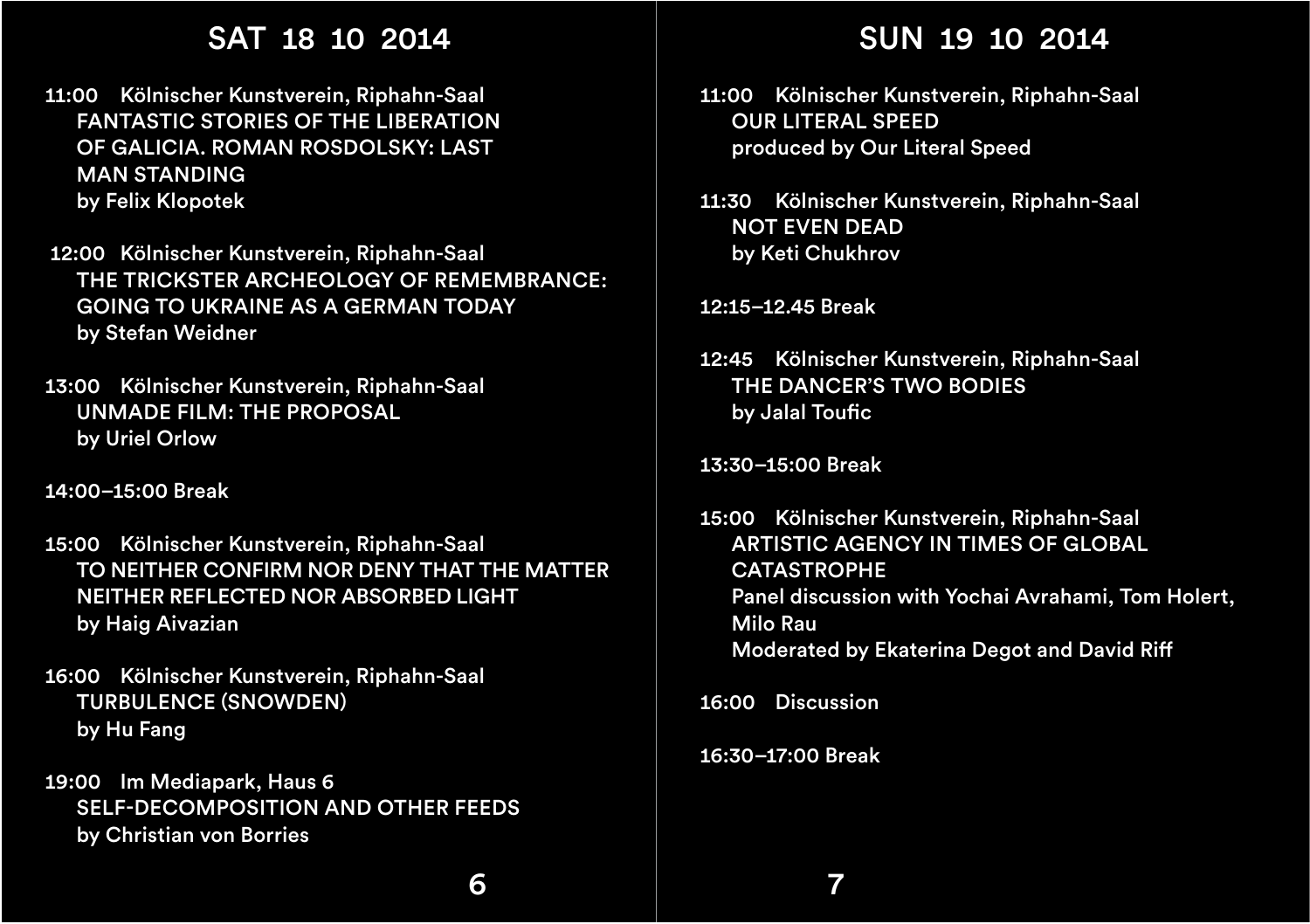17:00 Kölnischer Kunstverein, Riphahn-Saal DISCUSSION ON PERFORMANCE – FROM ZOO TO VARIETÉ With Keti Chukhrov, Anja Dorn, Matthew Jesse Jackson, Manuel Pelmuş, Alexandra Pirici Moderated by Ekaterina Degot and David Rif

18:30 Discussion

# $\overline{\mathsf{e}}$ in, Riphahn-Saal  $\overline{\mathsf{PROGRAM}}$

## FRI 17 10 2014

19:00 Kölnischer Kunstverein, Riphahn-Saal AN INTRODUCTION BY EKATERINA DEGOT AND DAVID RIFF

19:15 Kölnischer Kunstverein, Riphahn-Saal DECOY: A REPORT TO AN ACADEMY by Uriel Orlow

*Decoy: A Report to an Academy* is partly based on Franz Kafka's eponymous short story first published in 1917, in which an ape speaks to a scientific audience about his past in a West African jungle, his capture by humans, and his eventual escape by means of imitating and reproducing human behavior, including speech. The ape-narrator is trapped between being something he no longer represents and representing something he no longer is. There is no original authenticity and no uncontaminated identity. Speech itself has become a decoy, trapping language and its mimetic contracts.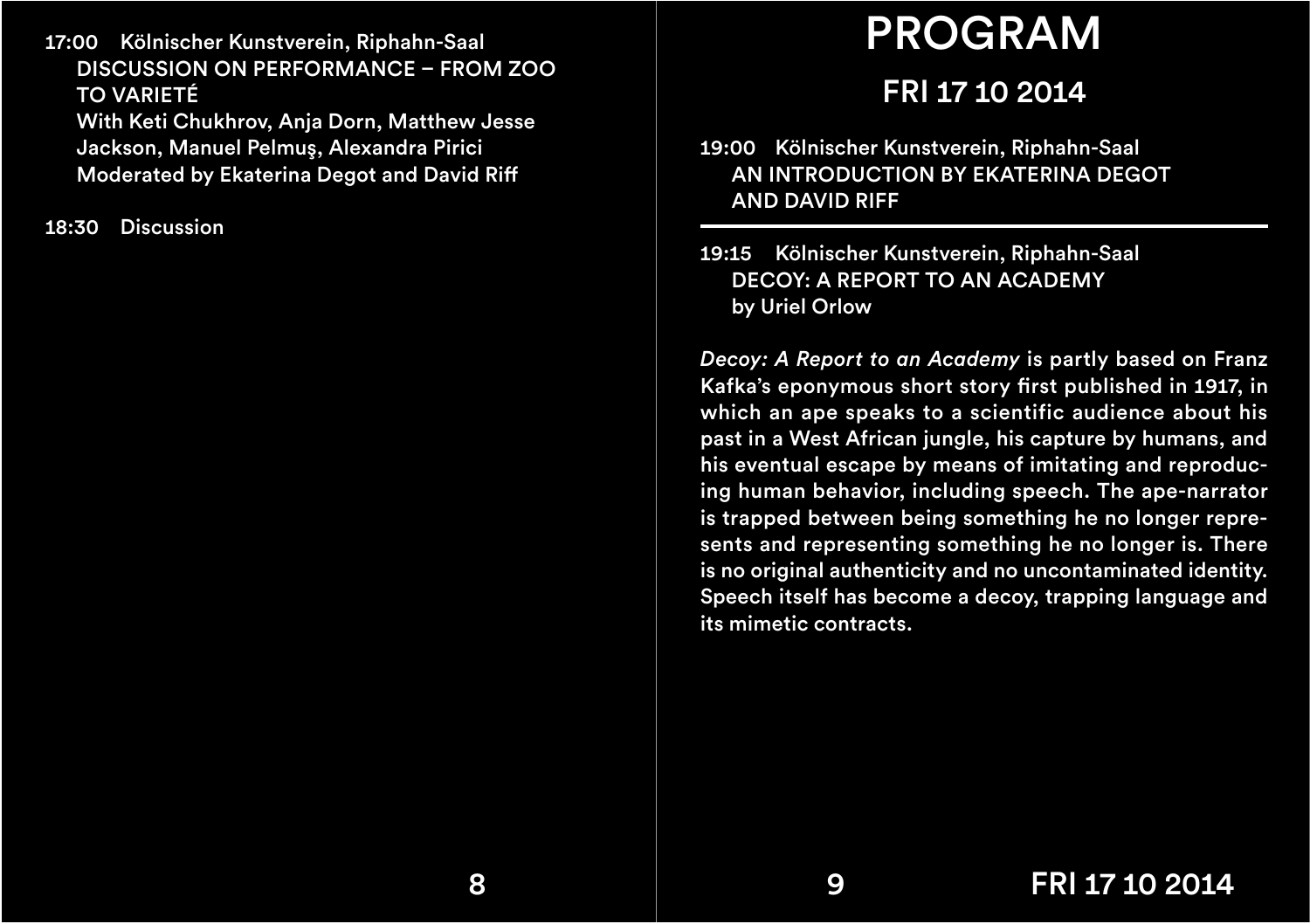#### 19:45 Kölnischer Kunstverein, Riphahn-Saal ANTHROPOLOGIES IMAGINAIRES by Gabriel Dharmoo

*Anthropologies imaginaires* is a solo vocal performance that interacts with a video mockumentary. The featured "experts" comment on invented vocal traditions that are demonstrated by the singer-performer. The music is inspired by various odd and/or isolated vocal expressions found across the world, revisited through imaginary folklore and experimental, extended vocal techniques. In a reversal of academic lecture conventions, the subject of analysis and scrutiny, rather than the speakers, is physically present on stage. *Anthropologies imaginaires* showcases the virtuosity, versatility, and strangeness of the human voice. The breadth of vocal styles questions concepts of normality by reminding audiences that people across the world use the voice differently to convey cultural identity and artistic sensibility. The project deals with questions such as postcolonialism, post-exoticism, cultural extinction, globalization, normalized racism, and cultural appropriation in an ambiguous, humorous, and disturbing way.

#### 59 58 20:30 Kölnischer Kunstverein, Riphahn-Saal STEP HIGH, STOOP LOW, AND LEAVE YOUR DIGNITY OUTSIDE by Fadlabi and Lars Cuzner

The Dill Pickle Club in Chicago was widely known from 1917 to 1935 as a place where one could drink in the company of common criminals, drug dealers, and prostitutes. Above the entrance there was a sign saying, "Step High, Stoop Low, Leave Your Dignity Outside." In actuality, the saloon largely lacked the criminal element that made it so famous. Only the prostitution was real. The club was a fake, popular with socialites and intellectuals – ethnic districts like the Levee in Chicago and the Bowery in New York were popular slumming destinations for bourgeois tourists who would emulate the badass, bohemian artists venturing among the poor and dangerous to discover the mysteries of the social underworld. In a setting inspired by the Dill Pickle Club, artist duo Fadlabi and Lars Cuzner tell us of slum tourism and human zoos, their historical and contemporary articulations, and the collective moral panic they provoke, where the power of suggestion and fiction is far more dangerous than any reality.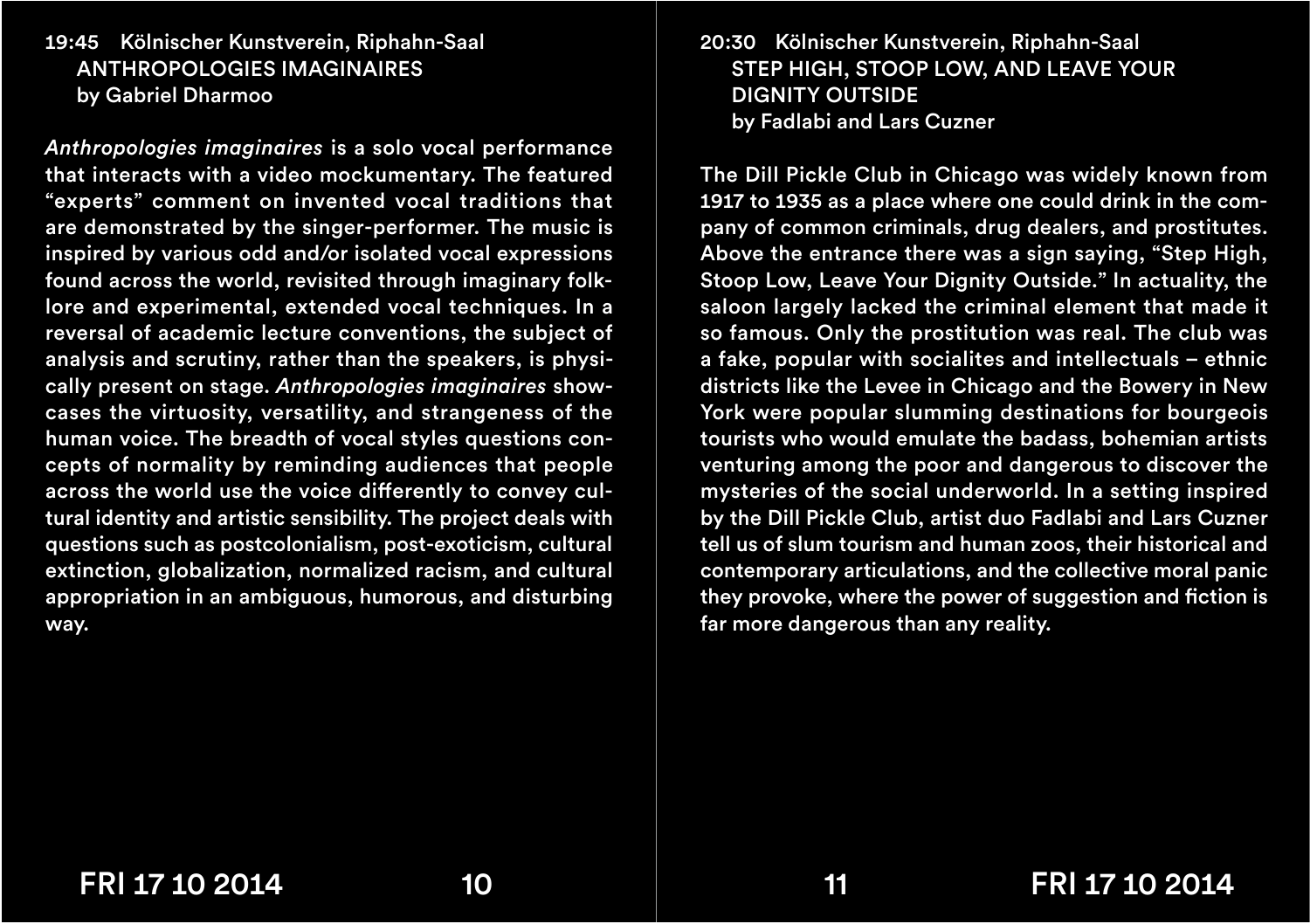23:00 Im Mediapark/Herkulesberg THE MOUNT OF HERCULES A site-specific lecture performance by Yochai Avrahami

After World War II, as Cologne lay in ruins, debris from destroyed buildings was gathered and assembled into artificial mountains. The largest of these has since become the landmark known as Herkulesberg, which was initially also proposed as a memorial site. The site was to feature a sculpture by Gerhard Marcks, whose statue *The Mourner* was erected in front of Cologne's St. Maria church in 1949, dedicated to all the victims of the war. Staging his site-specific installation in an archaeologicalstyle tent, Israeli artist Yochai Avrahami critically examines the culture of state-sponsored memorials, while referring to recent debates around the archaeological zone and the Jewish Museum in Cologne. In a guided tour through this "museum of atrocities," Avrahami approaches the histories and meanings of the profoundly ideological display formats used in "official" memorials and questions the possibility for their critical reclaiming as "counter-museums."

In English, with additional tours in German led by an actor: Sa/Sat 18 10 2014 / 21:00 / 22:00; So/Sun 19 10 2014 / 22:00 Please register by sending an e-mail to reservation@academycologne.org. Limited numbers of participants. (without symposium ticket: 3€) Meeting point 10 min. before it starts: Akademie der Künste der Welt, Im Mediapark 7, 50670 Köln

## 57 56 SAT 18 10 2014

11:00 Kölnischer Kunstverein, Riphahn-Saal FANTASTIC STORIES OF THE LIBERATION OF GALICIA. ROMAN ROSDOLSKY: LAST MAN STANDING by Felix Klopotek

For Marxists in the nineteenth and twentieth centuries, it was very clear: the world revolution would begin at the center of the developed world and not with "historyless" peoples, colonial masses and former serfs. A great exception to this common orthodoxy – which Marx himself did not necessarily share – was the thinking of Western Ukrainian Marxist social historian and political activist Roman Rosdolsky (born 1898 in Lviv, died 1967 in Detroit). His historical-materialist studies evinced the extreme relevance of "peasant masses" and colonial subjectivities to revolutionary events; a relevance one can see even in today's world, as dispossession and exploitation create more and more pressure on growing rural populations. Felix Klopotek presents a scenic reading of Rosdolsky's life and work that reaches from Haiti via Detroit to Galicia, uncovering traces and points of reference indispensible to an emancipative perspective for today.

(Text in English and German)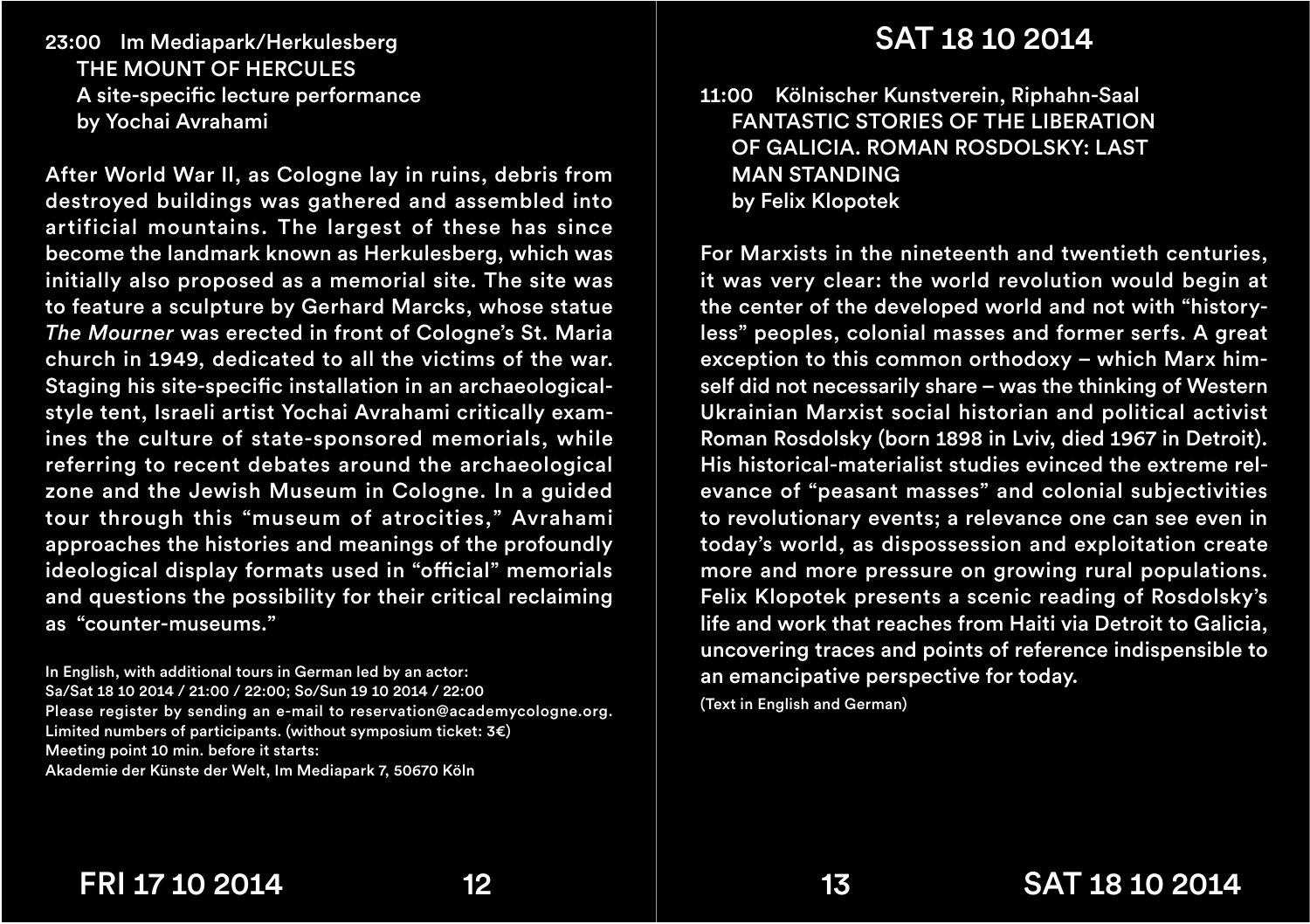12:00 Kölnischer Kunstverein, Riphahn-Saal THE TRICKSTER ARCHEOLOGY OF REMEMBRANCE: GOING TO UKRAINE AS A GERMAN TODAY by Stefan Weidner

In 1924, the doctor and writer Alfred Döblin made a journey to the city formerly known as Lemberg, in what was then Poland; a city in which almost a third of the population was Jewish. Döblin, German of Jewish descent, had journeyed to the city to discover more about Eastern European Jewry, and Lemberg was a center of Hasidism and secular Yiddish culture alike. Ninety years later, author, translator, and literary critic Stefan Weidner follows in Döblin's footsteps, narrating as he goes a journey to what is now Western Ukraine, at the height of the Ukrainian crisis of 2014. Döblin's original report serves as contrast foil for a contemporary rewriting: part travelogue, part political reflection on Europe's troubled past and uncertain future, beyond the short-sightedness of daily political developments. (Text in English and German)

#### 55 54 13:00 Kölnischer Kunstverein, Riphahn-Saal UNMADE FILM: THE PROPOSAL by Uriel Orlow

*Unmade Film: The Proposal* takes as its starting point the Kfar Sha'ul mental hospital in Jerusalem. Initially specializing in the treatment of Holocaust survivors, including one of artist Uriel Orlow's relatives, it was established in 1951 on the site of the Palestinian village Deir Yassin, which had been depopulated in April 1948 in a massacre by Zionist paramilitaries. In the form of a proposal, the lecture performance teams Orlow's family history and the village of Deir Yassin with questions around narrative structures and the eventual impossibility of making a film on these topics. *Unmade Film*, a collection of audiovisual works that point to the structure of a film but never fully become one, evolved out of exchanges and collaborations with psychologists, psychiatric nurses, historians, musicians, pupils, amateur actors, curators, artists, and others. The live format of *The Proposal* connects storytelling, autobiography, and analysis with the act of witnessing on the part of the audience.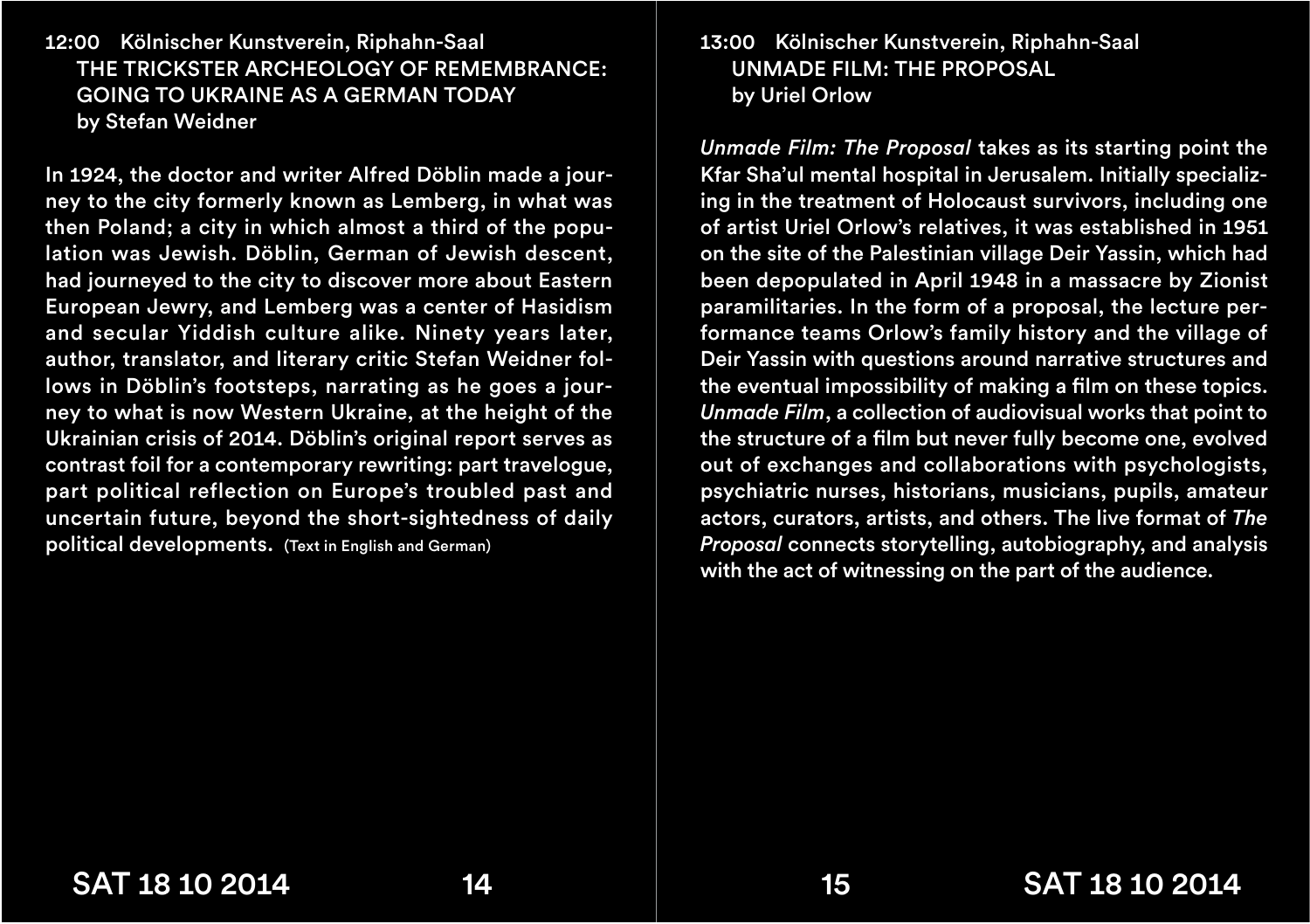#### 15:00 Kölnischer Kunstverein, Riphahn-Saal TO NEITHER CONFIRM NOR DENY THAT THE MATTER NEITHER REFLECTED NOR ABSORBED LIGHT by Haig Aivazian

In this lecture, Haig Aivazian looks at some of the narratives that have emerged from the visualizations of the socalled Dominique Strauss-Kahn or "DSK" affair, centering on an assault in a Manhattan hotel suite in 2011, where the only witness was the survivor of the attack. The work is a mesmerizingly slow live video essay that takes on the poetics, politics, and problematics set in motion by the case. It unfolds across a series of deterritorialized huis clos, and functions as lagged location scouting for a film that has already taken place. Seeking to unearth the unsettling narrative that launches into being at the moment in which the police are called in to investigate, the work visualizes the fluctuations of power in such nonvisual acts as accusing, testifying, recounting, remaining silent, and denying. It aims to ultimately present a strange visual and rhetorical framework, through which an immaterial, globalized financial economy, and corporeal violence, are inextricably linked.

#### 53 52 16:00 Kölnischer Kunstverein, Riphahn-Saal TURBULENCE (SNOWDEN) by Hu Fang

A protagonist stands on the plaza of inverted time, and sees himself walking towards a life-changing tipping point: a trip to a rural activist's funeral and the revisiting of a Chinese garden, abandoned long ago. This is a ghost story inspired by the news of Edward Snowden and his stay in a lonely hotel room in Hong Kong.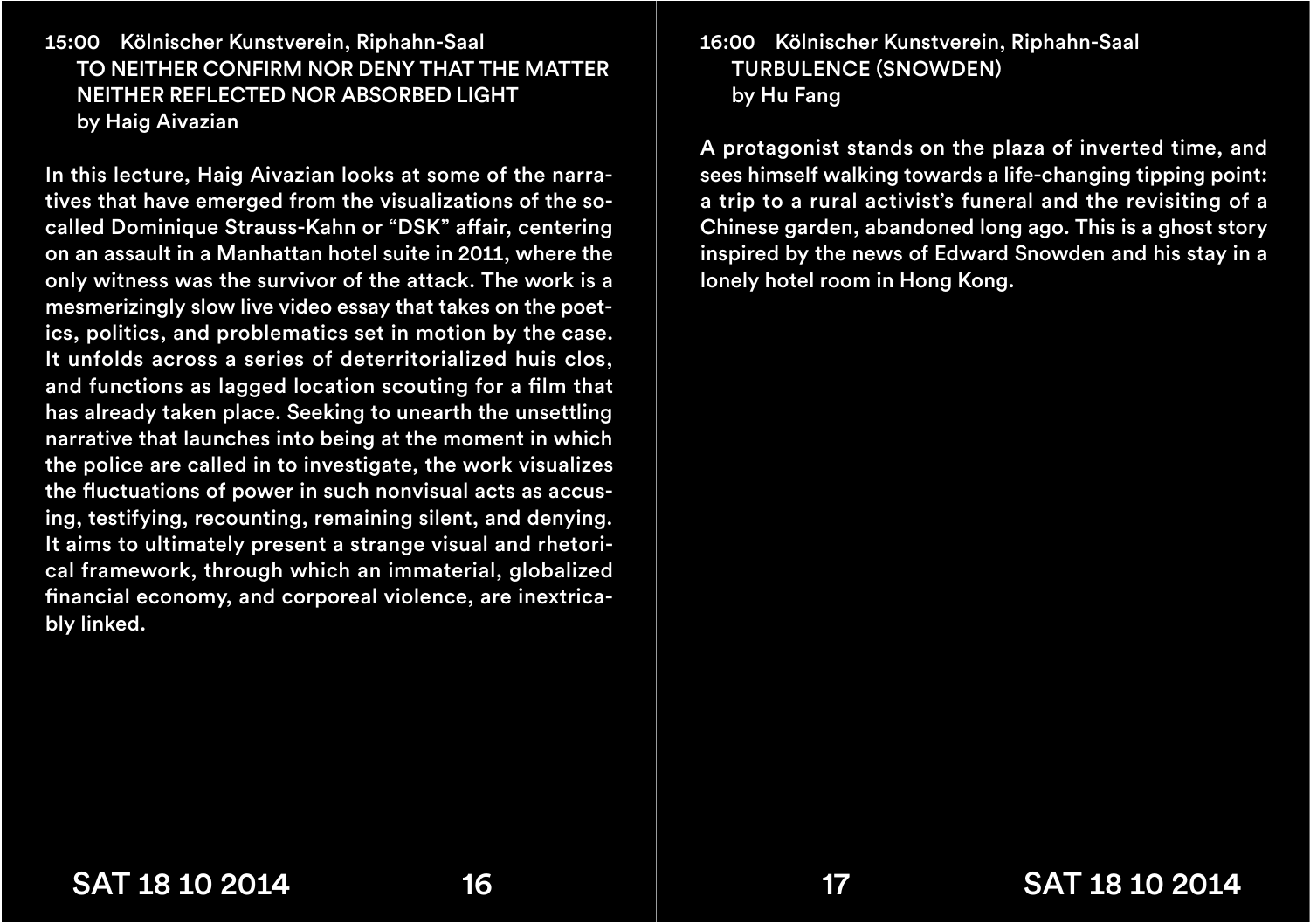#### 19:00 Im Mediapark, Haus 6, Foyer SELF-DECOMPOSITION AND OTHER FEEDS by Christian von Borries

In Jean Baudrillard's opinion, a too strong belief in reality limits cognitive capacity. If morality, rationality, or critical theory aim at an ideal of reality, the age of "user tracking" elicits the question of whether reality-based content still has some kind of role to play. Fascinated by the hyperrealistic surfaces produced by the so-called *Californian Ideology* and its start-ups, Christian von Borries has introduced a series of neologisms and word combinations drawn from the IT industry into lyrics of songs that have been sung since the time of the Communist Manifesto. The dual function held by these surfaces can be experienced, both official and disguised. Rather than employing a Marxist or psychoanalytic approach in order to reveal the forces that lie behind these surfaces, Christian von Borries takes on an impenetrable reality with poetic means.

## 6, Foyer **SUN 19 10 2014**

11:00 Kölnischer Kunstverein, Riphahn-Saal OUR LITERAL SPEED produced by Our Literal Speed

Inasmuch as we hate – though, of course, we do not want to hate! – we hate those who hate Difference: those who would seek to destroy heterogeneity, complexity, and ambiguity within our societies. Our enemies are disciples of purity, simplicity, and authority. And, art tells us over and over again: that which is heterogeneous, complex, and ambiguous is ultimately humane and human; that which speaks in dialects of "purity, simplicity, and authority" must be resisted. With this in mind, we must describe a new sociocultural formation that has appeared on the world stage. It is a friend to all of those who have been historically oppressed by Imperialisms, Colonialisms and Fascisms. It is a revolutionary, multicultural, enlightened, and emboldened society, whose art and culture live and breathe heterogeneity, complexity, and ambiguity. This Avenging Empire of Difference is, of course, the twentyfirst-century United States, and the question of our time is this: How does the world resist the socio-cultural-economic embrace of America's aggressive, militarized capitalism, without providing any comfort to those who would destroy Difference?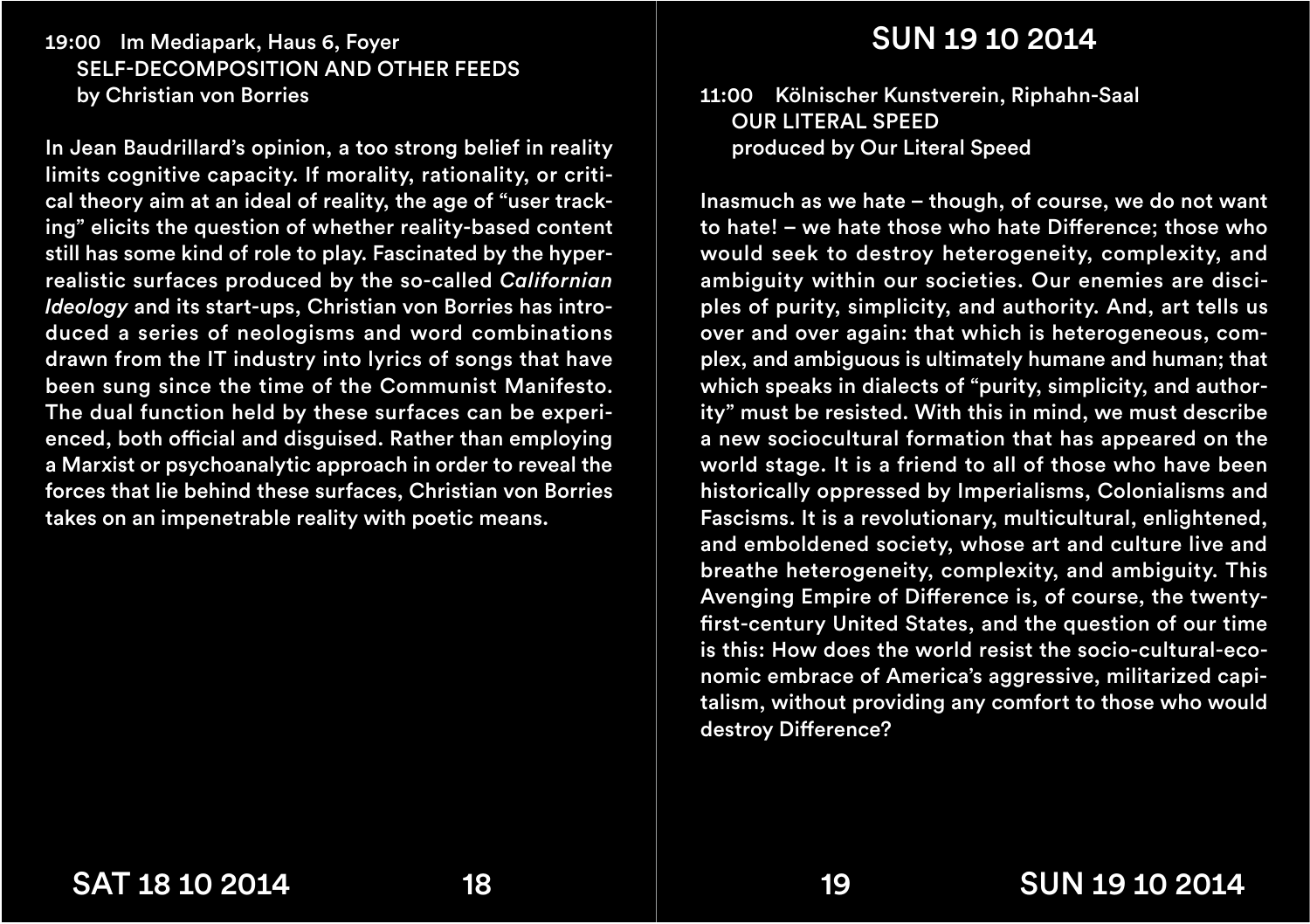11:30 Kölnischer Kunstverein, Riphahn-Saal NOT EVEN DEAD by Keti Chukhrov

What happens to the survivors who choose to stay home rather than follow all the other refugees to safety? They are counted nominally among the living, yet are unable to take any action or even make life go on. Nobody is in charge, and there is nobody to govern or to manage. The shops are empty or closed, and most of the neighbors are dead or gone. What remains is an abundance of empty space and unoccupied time, which cannot be taken advantage of by people who are still, or already, too paralyzed to act. It is in this weird situation that the play begins. Ilona Wekua left her small hometown some time ago as a refugee, and returns now as a young artist on commission from a Dutch institution, tasked with making and collecting material for a new piece as her contribution to a research exhibition about survival strategies. The remaining townspeople assemble to meet her, and she places a camera at the site of their gathering. Can she join them at all? And what will these desperate undead do to her if she succeeds?

#### 49 48 12:45 Kölnischer Kunstverein, Riphahn-Saal THE DANCER'S TWO BODIES by Jalal Toufic

While watching a great dance film, I witnessed a dancer enter a painting. Taking into account that human bodies cannot do this, I pondered: was that movement metaphorical, symbolic, or oneiric? It was none of these. It struck me as a fact; an aesthetic fact. Consequently, because it happened and because normal human bodies cannot enter paintings, the question becomes: what kind of body is produced by dance and can do what I just witnessed, enter a painting? It is a subtle body with different characteristics than the physical one. In one sort of "dance," the dancer remains in the homogenous space and time in which his or her physical body is located – this I consider a form of theater or performance, rather than dance. But another kind of dance projects a subtle dancer into a realm of altered movement, body, space, and time that is specific to it. The lecture regards the relation of dance to cinema; as an experience of noncontiguous space-time in the former, and in the latter, a medium of sudden "changes of place and focus," in Walter Benjamin's words. Freezing, as a condition of possibility for extraordinary movement; the fractional dimensions of the space of dance, where flat backdrops team with the space created by the dancer.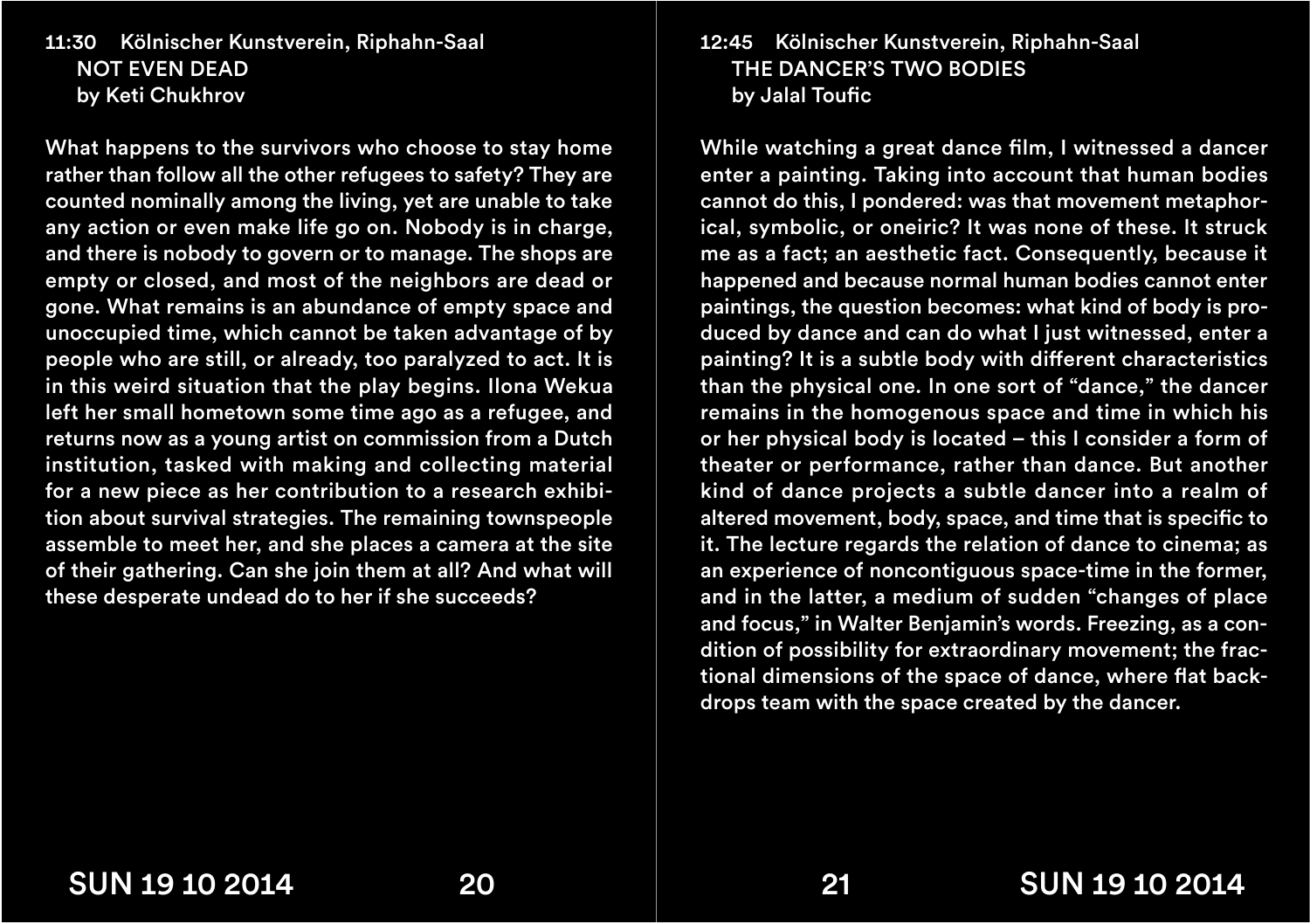15:00 Kölnischer Kunstverein, Riphahn-Saal ARTISTIC AGENCY IN TIMES OF GLOBAL **CATASTROPHE** Panel discussion with Yochai Avrahami, Tom Holert, Milo Rau Moderated by Ekaterina Degot and David Rif

16:00 Discussion

Ours is a time of political earthquakes and reactionary tsunamis, by now felt not only on the unstable, fast-paced semi-periphery of the world system. The center cannot hold, declares Immanuel Wallerstein, quoting Yeats. This new unstable world faces all cultural producers with radically altered conditions, and the fuzziness or softness of present antagonisms seems very new; the lines between fact and fiction, war and game are blurred through fundamental interventions on the level of image production: a total theater with deadly results. Today's humanitarian catastrophes and hybrid wars are themselves locations for the extraction of highly addictive products for cultural consumption, and artists are on site to document the carnage and the destitution. What can they do beyond catastrophe-flaneurism? How are artists undermining consumerist image standards of surveillance, philanthropy, or atrocity, and breaking with the neo-romantic roles that society so wants them to perform?

47 46 17:00 Kölnischer Kunstverein, Riphahn-Saal DISCUSSION ON PERFORMANCE – FROM ZOO TO VARIETÉ With Keti Chukhrov, Anja Dorn, Matthew Jesse Jackson, Manuel Pelmuş, Alexandra Pirici Moderated by Ekaterina Degot and David Rif

18:30 Discussion

Performance is everything, or at least that is how it has seemed over recent years, which have seen a booming interest in the encounter and hybridization of visual and performing arts, their future and complicated histories. As lecture performances proliferate in the greyzone between art and academia, and more and more exhibitions include live performances in exhibition spaces or parallel performance programs in public settings, we find ourselves asking more fundamentally: what does this new performative trend actually mean? Where does it come from, and where is it going? How does it tie into a broader political and economic understanding of performance as something measurable, commodifiable, and controlled? Why is performance so important in today's global economy of attention? What new chances does art have, if everything is a performance and everyone is a performer? Which unique forms of knowledge does performance produce? This panel elucidates the vaunted notion of performativity today, and how it resists today's theaters of identity and choreographies of control.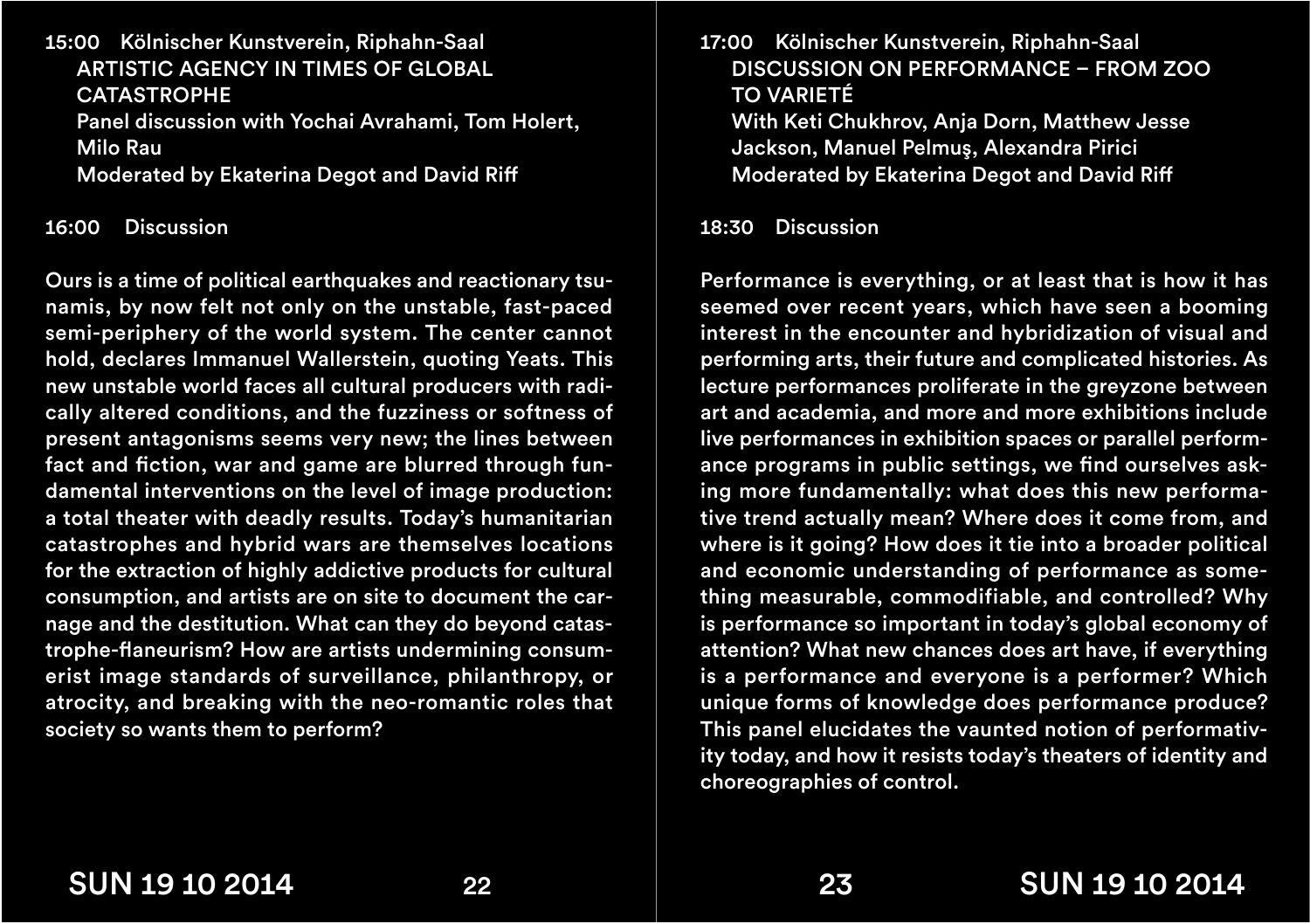"On the whole, at any rate, I have achieved what I set out  $\qquad \qquad \text{BIOGRAPHIES} \qquad \text{or}$ to achieve. But do not tell me that it was not worth the trouble. In any case, I am not appealing for any man's verdict, I am only imparting knowledge, I am only making a report. To you also, honored Members of the Academy, I have only made a report."

Franz Kafka, *A Report to an Academy*, 1917

## BIOGRAPHIES

HAIG AIVAZIAN is an artist, curator, and writer who lives and works in Beirut. Using performance, video, drawing, installation, and sculpture, his work weaves together personal and geopolitical, micro and macro narratives in its search for ideological loopholes and short circuits.

#### YOCHAI AVRAHAMI

is an artist who lives and works in Tel Aviv. His work includes sculptures, videos, and installations. In recent years, he has researched the exhibition and presentation of images in military museums, memorials of atrocity, and visitor centers.

CHRISTIAN VON BORRIES is a musician, filmmaker, and anti-copyright activist who lives and works in Berlin. His works focus on what he calls the "site-specific psychogeographic aspects" of their context. Von Borries has taught at the Academy of Fine Arts, Nuremberg, and the University of Film and Television, Potsdam.

#### KETI CHUKHROV

is a poet and philosopher who lives and works in Moscow. She is an associate professor at the Department of Art Theory and Cultural Studies at the Russian State University for the Humanities, Moscow. She has authored numerous texts on art theory, culture, politics, and philosophy, which have appeared in various periodicals.

#### LARS CUZNER

produces research, timebased, and performance work, and lives and works in Oslo. He is currently working on the long-term performance series *From*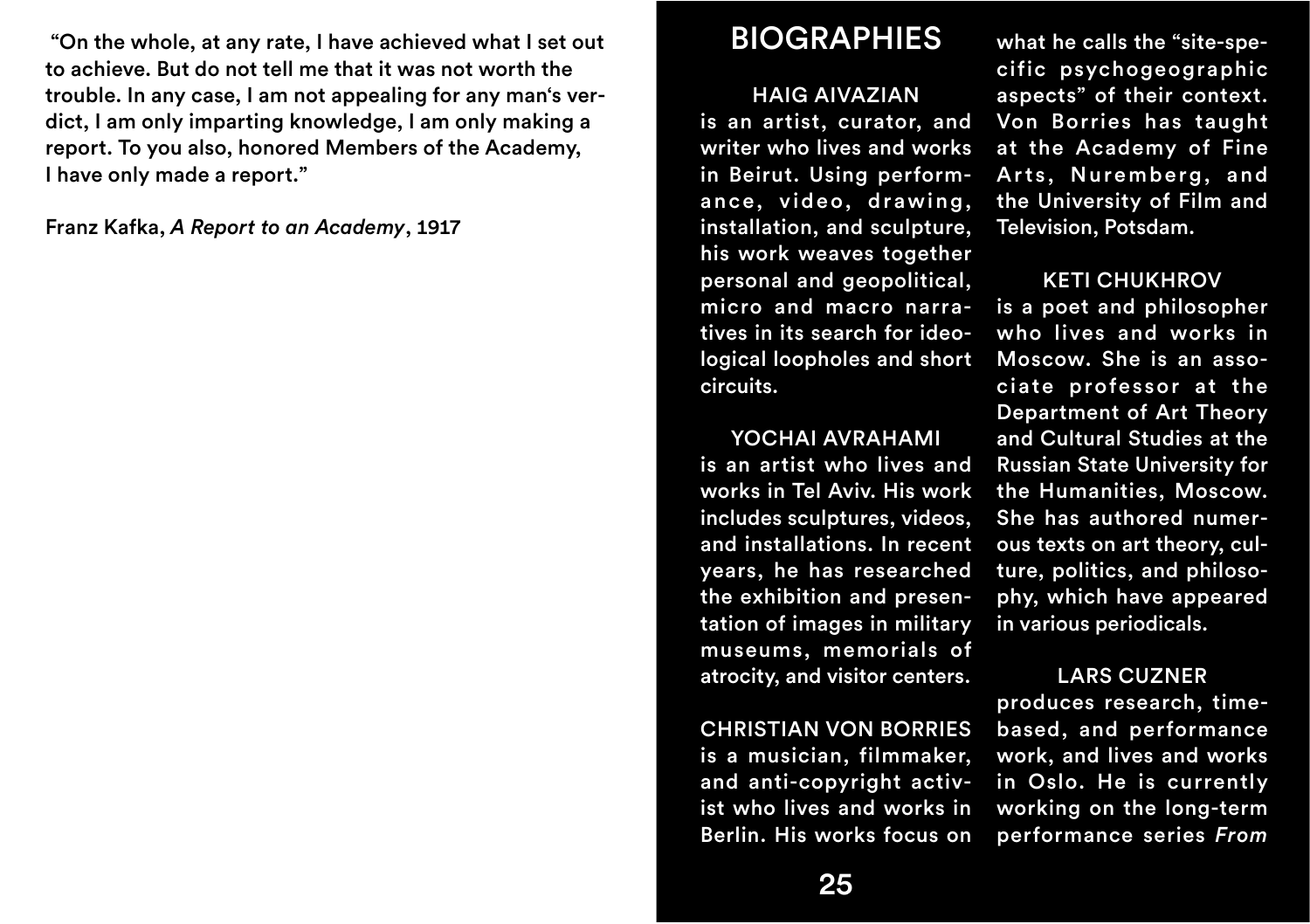*What You Can't Protect Yourself*, which is dedicated to converting artists to Christianity, though the artist does not subscribe to religious beliefs himself.

#### GABRIEL DHARMOO

is a composer and vocal improviser who lives and works in Montreal. He has studied composition and analysis at the Conservatoire de musique de Montréal. Dharmoo is inspired by contrasting vocal expressions in different cultures and conceives his voice as an instrument for a blend of various elements in musical language.

EKATERINA DEGOT lives and works in Moscow and Cologne as an art historian, art writer, and curator who focuses on aesthetic and sociopolitical issues in Russia and Eastern Europe. She has taught at various American and European

t universities, and is profes- In aking. His work mainuniversities, and is professor at Moscow's Rodchenko School of Photography and Multimedia. Degot is artistic director of the Academy of the Arts of the World, Cologne.

ANJA DORN is a curator and professor for curatorial studies and dramaturgy at the Karlsruhe University of Arts and Design (HfG) and lives in Cologne. In 2012, she curated the *Festival der jungen Talente!* in Frankfurt am Main. From 2007 to 2011, Dorn co-directed the Kölnischer Kunstverein with Kathrin Jentjens. She has contributed to such art magazines as Metropolis M, Texte zur Kunst, and Frieze.

#### FADLABI

is an artist located in Oslo who works with painting, text, and performance, emphasizing cross-disciplinary approaches to art tains its roots in his native Sudanese and African culture, tempered by irony and postcolonial theoretical discourse.

#### HU FANG

is a novelist and art critic who lives and works in Beijing and Guangzhou. He is the co-founder and artistic director of Vitamin Creative Space, a project and gallery space dedicated to contemporary art exploration and searching for an independent working mode, specifically geared to the contemporary Chinese context.

#### TOM HOLERT

is an artist, art historian, and theorist who lives and works in Berlin. He was copublisher of the magazine Spex and professor at the Merz Academy in Stuttgart and the Academy of Fine Arts Vienna. Holert works as a freelance journalist and is a member of the Academy of the Arts of the World, Cologne.

#### FELIX KLOPOTEK

writes on music and social themes and lives and works in Cologne, where he is an editor at the independent Cologne magazine StadtRevue. Active in the research group "Operaismus," he has developed scenic, collage-like lectures on such events as the Italian factory battles of the '60s and '70s (2006) and the history of Haiti (2010).

#### URIEL ORLOW

is an artist and senior research fellow at the University of Westminster, London, based in London and Zurich. His modular, multimedia installations focus on the microhistories of specific locations and problematize image and narrative regimes. He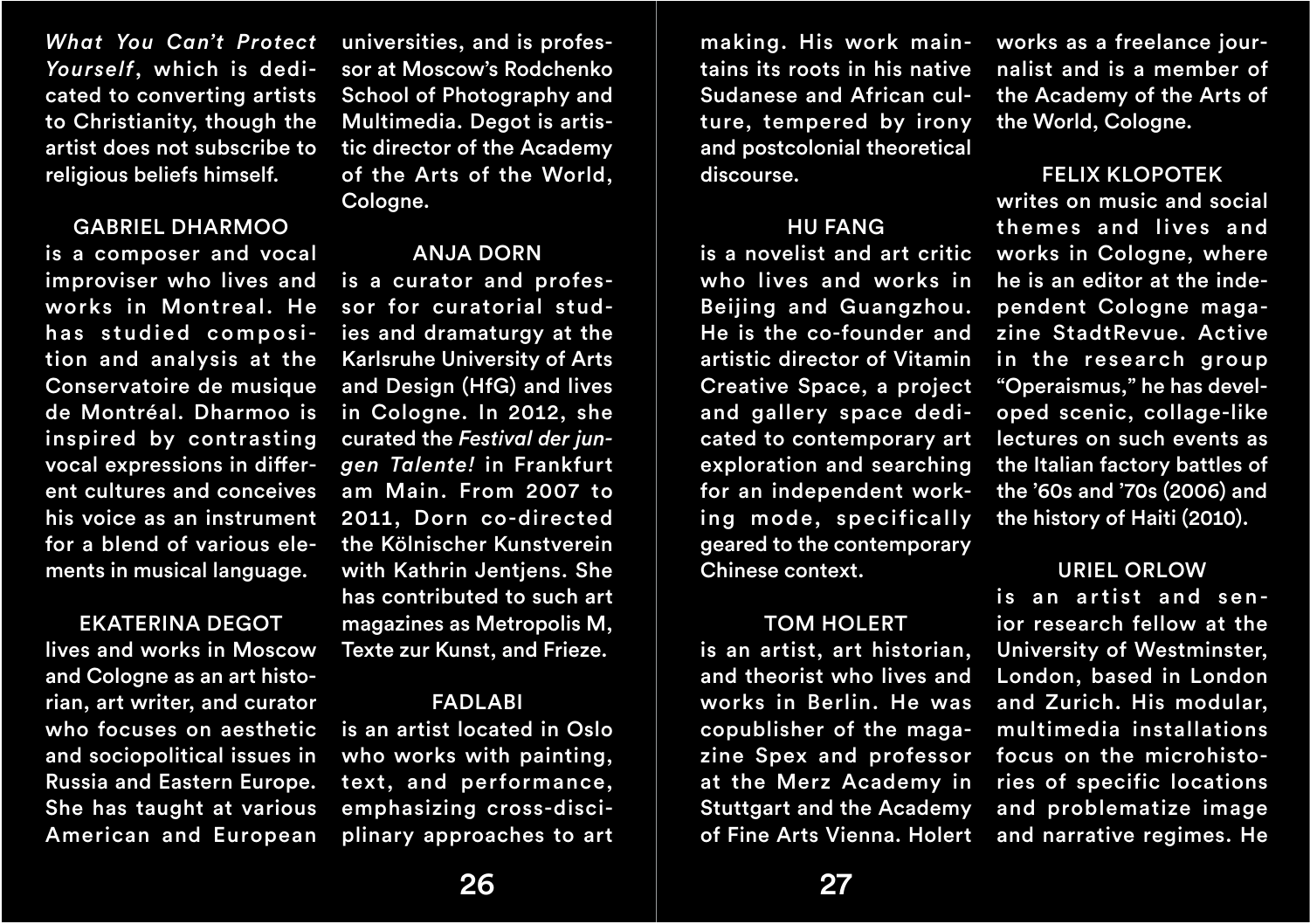is concerned with spatial manifestations of memory and the "blind spots" of representation.

#### OUR LITERAL SPEED (OLS)

is an ongoing media opera/ text-and-art enterprise located in Selma, Alabama. The project involves collective activity and an intense concern for art's movement through social and technological mediation, resulting in speeches, exhibitions, soundtracks, recordings, installations, pedagogical concept albums, and more.

#### MANUEL PELMUŞ

is an independent dancer and choreographer who lives and works in Bucharest and Oslo. He studied at the "Floria Capsali" choreography school in Bucharest and the ballet school of the Hamburg Opera, and is one of the most well-known representatives of Romanian

dance in the international | and social sculpture and ( context.

ALEXANDRA PIRICI is an artist based in Bucharest. She has a background in choreography and performing arts but attempts to work across different mediums, including film and music. Among other venues, Pirici's work has been presented at Hebbel am Ufer, Berlin; Salonul de Proiecte/MNAC Anexa, Bucharest; and at the Balkan Dance Platform.

#### MILO RAU

studied sociology, German, and Romance studies in Paris, Zurich, and Berlin and lives in Cologne and southern France. In 2007, he founded the theater and film production company International Institute of Political Murder (IIPM), which he has been running since. Rau teaches direction, cultural theory, and social sculpture and was recently awarded the Swiss Theatre Award 2014 and the Hörspielpreis der Kriegsblinden 2014.

#### DAVID RIFF

is an author, translator, artist, and curator. He lives and works in Moscow and Berlin. Riff is a professor at the Rodchenko Moscow School of Photography and Multimedia and member of the Academy of the Arts of the World, Cologne.

#### NAOMI RINCÓN GALLARDO

lives and works in Mexico City. She studied Visual Arts in Mexico City and Education: Culture, Language and Identity in London. Her latest work adresses initiatives related to the creation of counterworlds in the recent past in Mexico. She integrates music, literature, theater games, feminisms and

critical pedagogy into her work.

MARIE STRAUSS lives and works in Berlin and Mexico. She works in the field between raw material and shape with the sculpture material stone and her exhibitions range from show to installation. Strauss gained two scholarships of DAAD for a residency and investigation in Mexico and an artist residence in Norway.

#### JALAL TOUFIC

is a thinker, writer, and video artist based in Beirut. He participated in Sharjah Biennial 11, the 9th Shanghai Biennale, and dOCUMENTA (13). In 2011, he was a guest of the DAAD Artists-in-Berlin Program. He currently teaches at Kadir Has University in Istanbul.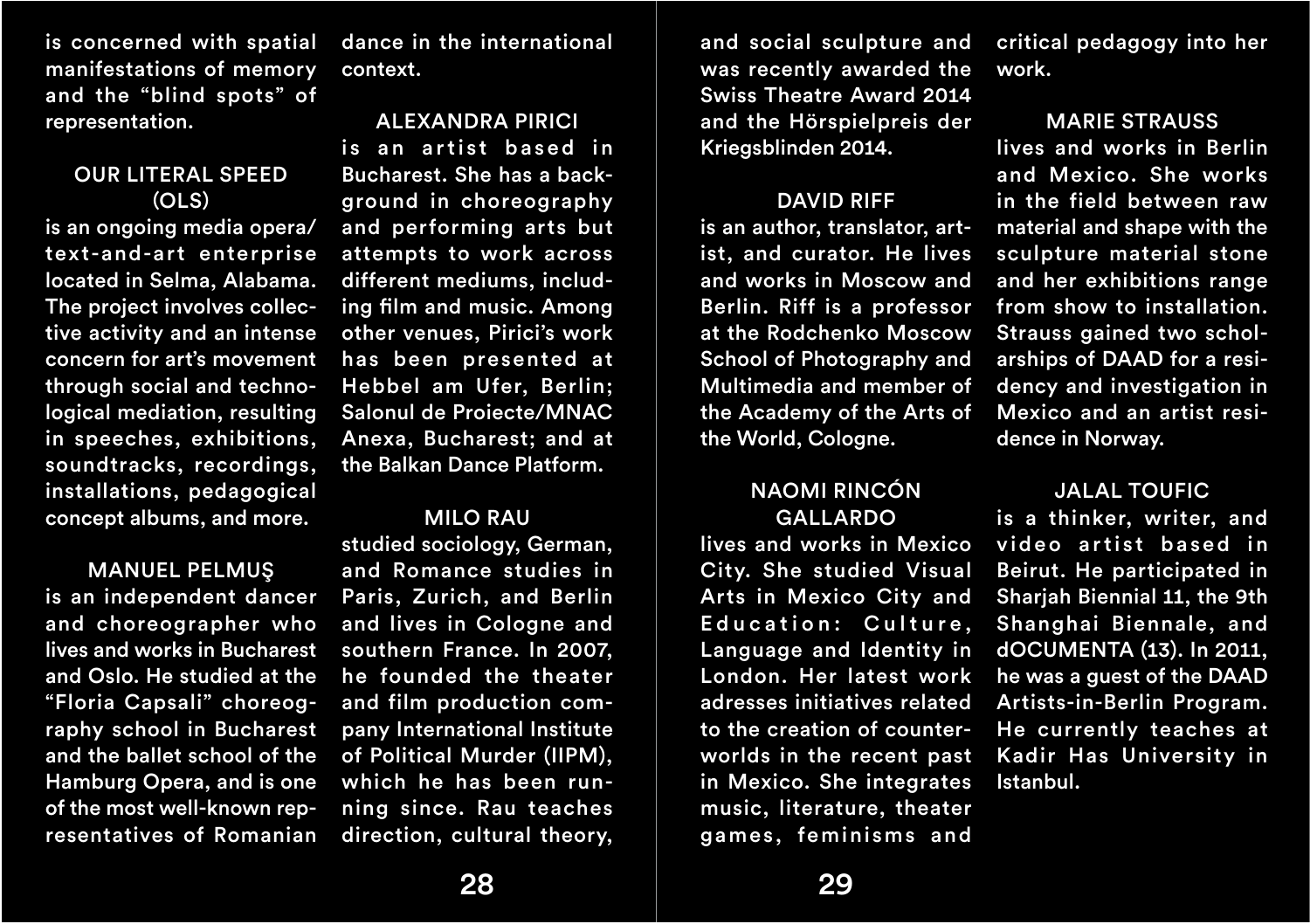STEFAN WEIDNER is an author, translator, and literary critic who lives and works in Cologne. He is editor-in-chief of the magazine Fikrun wa Fann. The author of numerous publications, he also edits anthologies and translates, among other things, works of Arabic poetry. Weidner is a member of the Academy of the Arts of the World, Cologne.